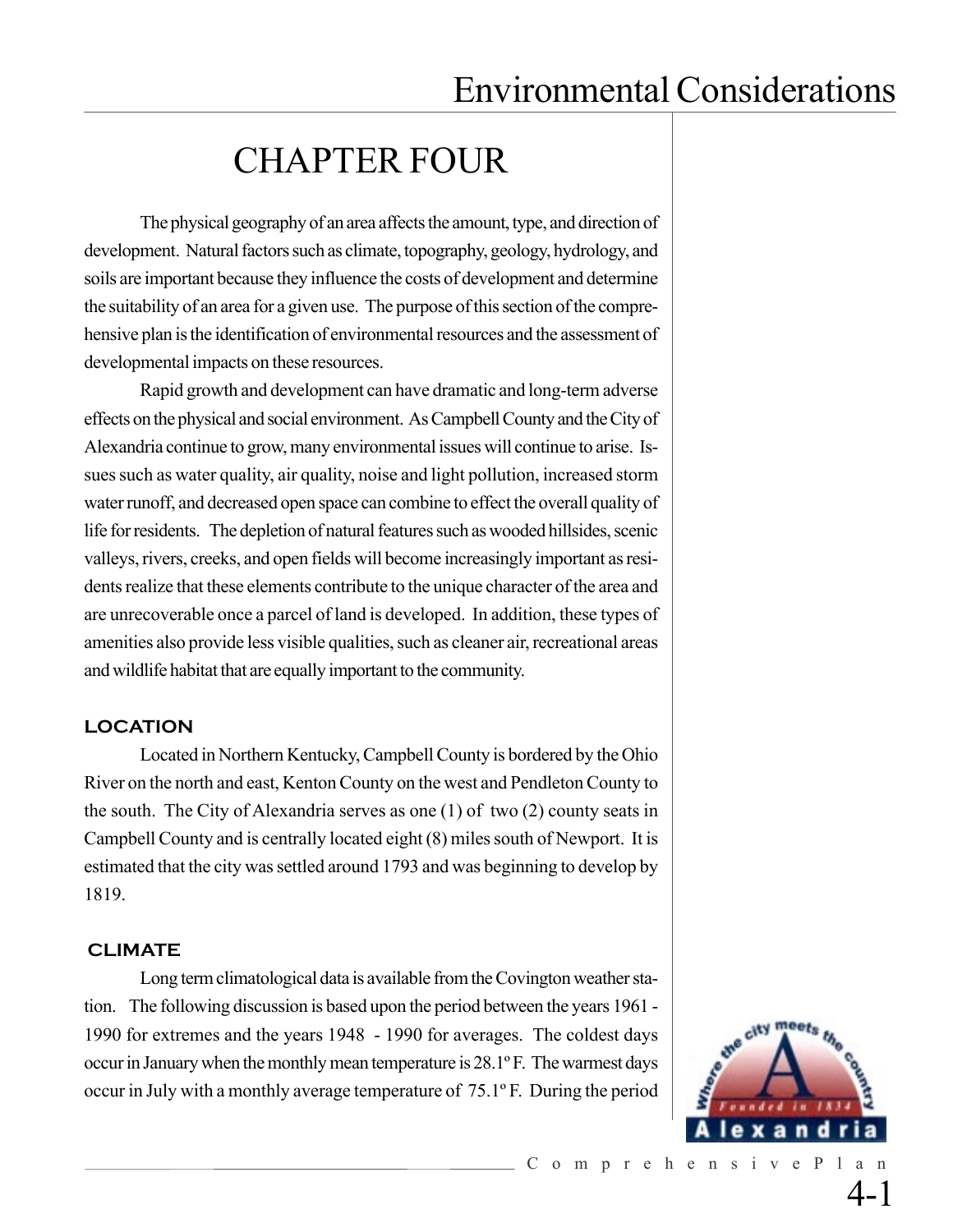from June to September, an average of 22.3 days are 90º or above. The minimum temperature is expected to be 32º F or less an average of 104.4 days from October through April. The coldest temperature on record for the period is -25º F which occurred on January 18, 1977. The hottest recorded temperature was 103º F on July 14, 1954.

Precipitation averages 41.33 inches annually. Records indicate that July and May tend to be the wettest months and January and February the driest. Precipitation in general is evenly distributed throughout the year. An average of seven (6.6) days per month will have precipitation of .10 inches or more. The record for the wettest day occurred on March 9, 1964 when precipitation was 5.21 inches.

# AIR QUALITY

Air quality is monitored by the Division of Air Quality Control of the Kentucky Natural Resources and Environmental Protection Cabinet, Department for Environmental Protection. The "*Kentucky Ambient Air Quality Report*" which is produced by the Technical Services Branch of the Kentucky Division of Air Quality is issued annually. The last report issued summarizes statistical results of monitoring conducted during the year 2002 to measure outdoor concentrations of air pollutants in the Commonwealth. The primary source of data for the report is the Air Quality Surveillance Network operated by the Kentucky Division for Air Quality which has operated an air quality monitoring network since July 1967. The 2002 network included 117 monitors in 33 counties (this total includes monitors operated by the Louisville Metro Air Pollution Control District and the National Parks Service at Mammoth Cave). The monitoring station locations are selected with U.S. Environmental Protection Agency guidance and, in general, are established near high population areas or air pollution sources. Each year the sites are reviewed to ensure that adequate coverage is being provided. Overall, the division monitors compliance of six (6) criteria pollutants including carbon monoxide, sulfur oxides, nitrogen dioxide, lead, ozone, and particulate matter. In 2002, there were only three (3) exceedances of particulate matter standards . All three (3) occurrences were located in Louisville.

Pursuant to the provisions of the CAA of 1990, EPA designated a seven (7) county area in the OKI region as a moderate nonattainment area for ozone under the one-hour ozone standard. The non-attainment area included Butler, Clermont,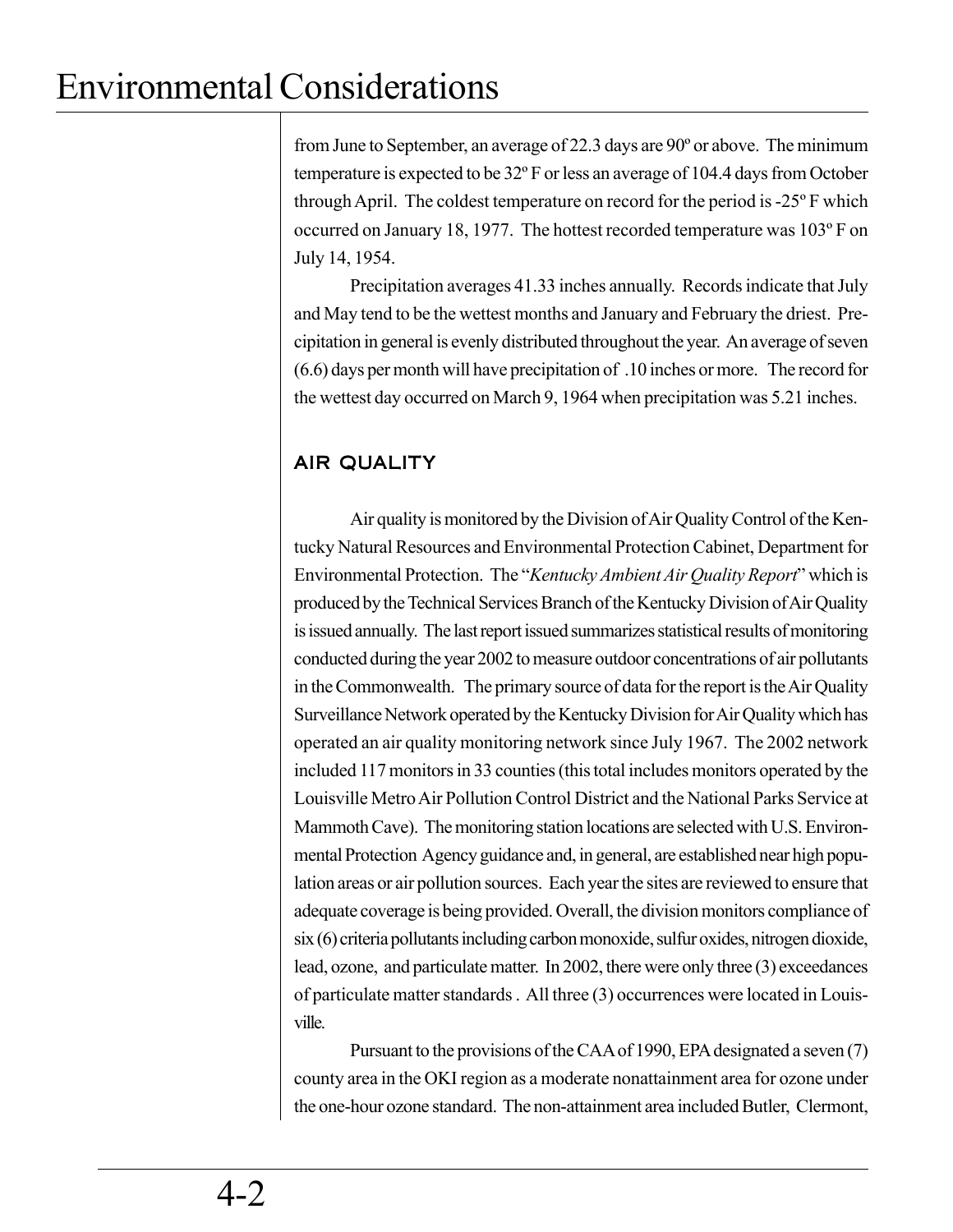Hamilton, and Warren Counties in Southwest Ohio, and Boone, Campbell, and Kenton Counties in Northern Kentucky. OKI's eighth county, Dearborn, Indiana was designated as unclassifiable/attainment and was not subject to conformity requirements. However, on July 5, 2000, the U.S. EPA determined that the Cincinnati-Hamilton area had attained the one-hour ozone National Ambient Air Quality Standard. The attainment determination was based on three (3) years of (1996- 1998) ambient air monitoring data that demonstrated the area had attained NAAQS. The area has also been in attainment for the period from 1998 to 2000). At the present time, the area is covered by a ten-year maintenance plan. In the year 2002 (latest available data), Kentucky Air Monitoring Sites in Campbell County, operated by the National Park Service, monitored for sulfur dioxide, nitrogen dioxide, ozone, and particulate matter. In 2002, all Kentucky Counties were in attainment for carbon monoxide, sulfur dioxide, nitrogen dioxide, and ozone. It is important to note that monitoring of carbon monoxide ended for the Northern Kentucky region in 2001.

### NOISE

 High noise levels can impact the health and safety of residents. Excess noise can cause impacts ranging from the nuisance of interrupting a conversation to causing physical and psychological harm. The primary consideration for noise in terms of new development is the community noise level. According to "The Noise Guidebook" issued by the Department of Housing and Urban Development, the main contributors to a community noise problem are transportation sources such as highways, railroads, and airports. These sources are the most pervasive and continuing of the noise sources. The main issues involved in any noise analysis are how much noise a site is exposed to, what types of activities are affected, and what design or attenutation measures can be used to keep noise to an acceptable level. Outdoor noise levels are of greatest concern in residential areas especially at night when sleep is disrupted.

The easiest way to mitigate noise is to separate noise sources from noise receptors. This can be accomplished by requiring greater minimum setbacks from major highways and railroads. For example, HUD recommends that no occupiable buildings be constructed within 100 feet of a railroad due to the impact of noise and vibration. Noise levels can be attenuated by noise barriers, site design, and

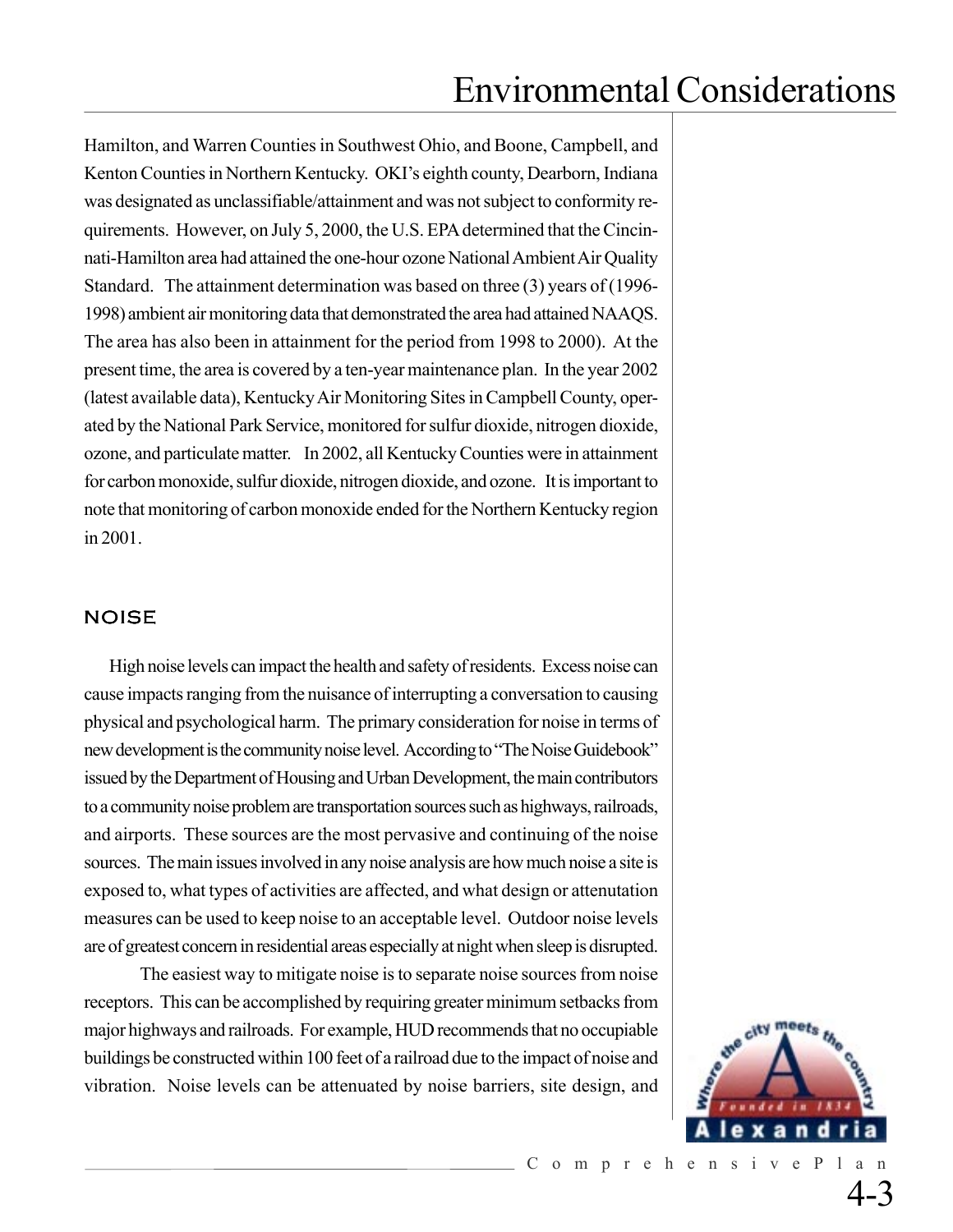soundproofing buildings. It is recommended that a noise analysis be conducted when noise sensitive uses such as residential development or hospitals are proposed near railroads, airports or highways with considerable truck traffic. In Campbell County, the major facilities of concern are the CSX Railroad, AA Highway, I-275, U.S. 27 and the large commercial districts along the Ohio River. Within the city of Alexandria, primary noise generators are the AA Highway, U.S. 27 and associated commercial districts.

## PHYSIOGRAPHY AND GEOLOGY

Campbell County and the City of Alexandria are part of the Bluegrass Region that is underlain by rocks of Ordovician geologic age. A portion of Campbell County is located in the Hills of the Bluegrass, with the more level areas being located in the Outer Bluegrass Region. The land formations of Campbell County can be divided into four (4) basic groups. The first groups are glacial outwash terraces. These terraces are typically located in areas immediately surrounding the Ohio River and consist of deposits of silt, sand, and gravel. The second formation is that of alluviated valleys in which the Ohio and Licking Rivers flow. These valleys are filled with inconsolidated silt, sand, and gravel that have been deposited by the streams occupying them. The third formations are the limestone plateaus. The plateaus are characterized by upland areas with relatively flat slopes and steep side slopes. The rock formations have enabled the limestone plateaus to resist weathering and erosion over the years. These plateaus are found in the northern part of Campbell County where close stream spacing produces fine topographic textures. Finally, the shale uplands, found mostly in the southern portion of Campbell County, are located where streams are farther apart and less deeply incised.

The City of Alexandria extends over a low plateau of about 800 feet Mean Sea Level (MSL). The continual erosion of the plateau has developed the numerous ridges and sharp narrow valleys that characterize the City of Alexandria Planning Area and significantly effect land development. Land areas between the 600 and 800 foot MSL are the result of heavy erosion of the high plateau and comprise a majority of land within the planning boundary. These areas are generally found along steep slopes of the major river valleys and comprise the narrow, winding, Vshaped valleys extending in from the two major rivers. Extensive areas classified in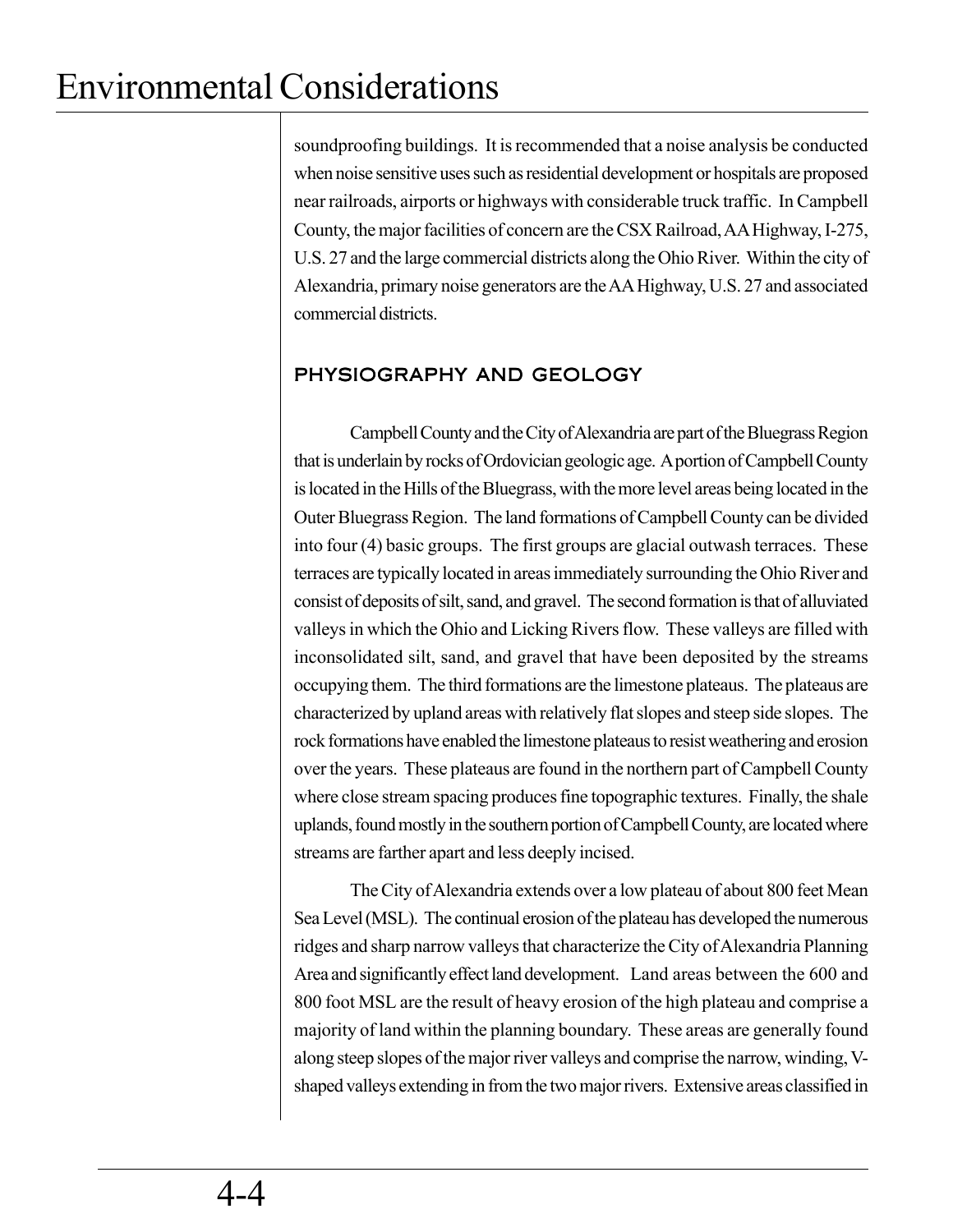this elevation range are also located in the southern portion of Campbell County. For this reason, a large amount of the developed and undeveloped land within the county and city can be classified as environmentally sensitive. These areas, which limit the potential for intensive urban development, should be identified, mapped, and require special precautions during the development review process.

## SOILS

 Detailed soil information and soil maps can be found in the *Soil Survey of Boone, Campbell, and Kenton Counties, Kentucky* published by the U.S. Department of Agriculture, Soil Conservation Service. The general soil map found in the Soil Survey shows that there are five (5) soil associations in Campbell County and three (3) within the City of Alexandria.

Soil associations are generalized groupings of similar soils with common relief and drainage patterns. While specific soil information must be consulted to determine the suitability of a particular site for various land uses, soil associations can provide information for general planning purposes. The following paragraphs summarize the five (5) associations found within the county.

### *EDEN-CYNTHIANA ASSOCIATION*

This soil association is typically located on steep, highly dissected hilly areas in the southern part of the county and along the steep hillsides bordering the Ohio and Licking Rivers. Slopes range from 12 to 30 percent in most of the association, but can be even steeper in the areas bordering the rivers.

The Eden association covers approximately 61% of Campbell County with the Eden soils accounting for 80% of this association, Cynthiana 10% and the minor soils 10%. Eden soils are very well drained and deep but somewhat droughty. They have a silty clay loam surface layer over a dark yellowish brown silty clay subsoil that has slow permeability. Cynthiana soils are somewhat excessively drained and are shallow to limestone. They have a flaggy silty clay loam surface layer and dark yellowish-brown flaggy silty clay subsoil that has moderately slow permeability. The majority of land in this association is used for pasture with the other half remaining as wooded or brushy. The slopes are usually too steep to be used for row crops and are hard to mow.

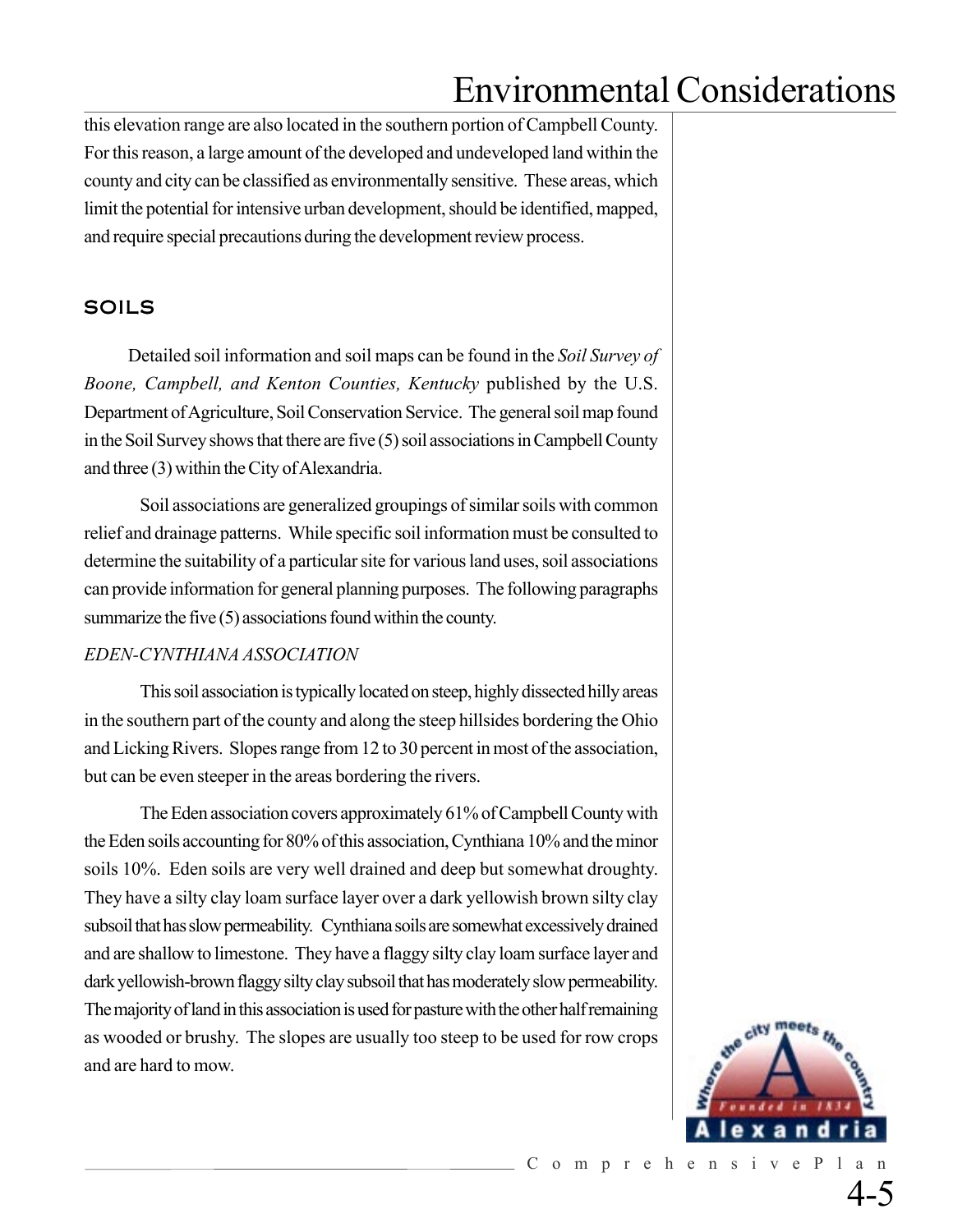## *FAYWOOD-NICHOLASON ASSOCIATION*

This association is primarily located in the large rolling area of central Kenton County and southeastern Boone County, with a few areas of located in Campbell County. In the county, the Faywood-Nicholson association can be found on the ridgetops around Cold Spring, Persimmon Grove, and within the jurisdiction of the City of Alexandria. This association accounts for 2 to 20% of the soils in Boone County, 18% of Campbell County, and 44% in Kenton County. The association consists of Faywood soils (60%), Nicholson soils (36%), and minor soils (4%). The Faywood soils occur on the narrow ridges and moderately steep side slopes bordering the Nicholson soils. The Nicholason soils are gently sloping to sloping on ridgetops. Areas of urban and gullied land are also included in this association.

Faywood soils are well drained and moderately deep to rock. They have a light silty clay loam or silt loam surface layer over a dominantly yellowish-brown silty clay loam to clay subsoil that has moderately slow permeability. Nicholson soils are well drained to moderately well drained and are deep to rock. They have a silt loam surface layer over a dominantly yellowish-brown silty clay loam subsoil and are moderately deep to slowly permeable fragipan.

A large part of the northern part of this association has been converted to urban use. The built-up areas are developed on the ridgetops and more gentle side slopes. Although much of the topography is suitable for building, the shrinking and swelling of the clays in the lower layers of the soil may be a limitation for building foundations. Many wet spots occur as a result of a seasonal high water table and slow permeability in the subsoil. The southern part of this association is used mostly for farming, with hay and pasture being the primary uses.

## *ROSSMOYNE-JESSUP ASSOCIATION*

The Rossmoyne-Jessup Soil Association occupies broad, nearly level to sloping ridges and moderately steep side slopes in a glaciated area in the northern part of Boone County and the northwestern part of Kenton County. In Campbell County there are a few small areas on hilltops near the Ohio River and within the City of Alexandria. This association covers approximately 40% of Boone County, 4% of Campbell County, and 8% of Kenton County. The Rossmoyne soils make up approximately 57% of the association, Jessup soils about 33%, and minor soils 10%.

The Rossmoyne soils are nearly level to sloping and occupy the major part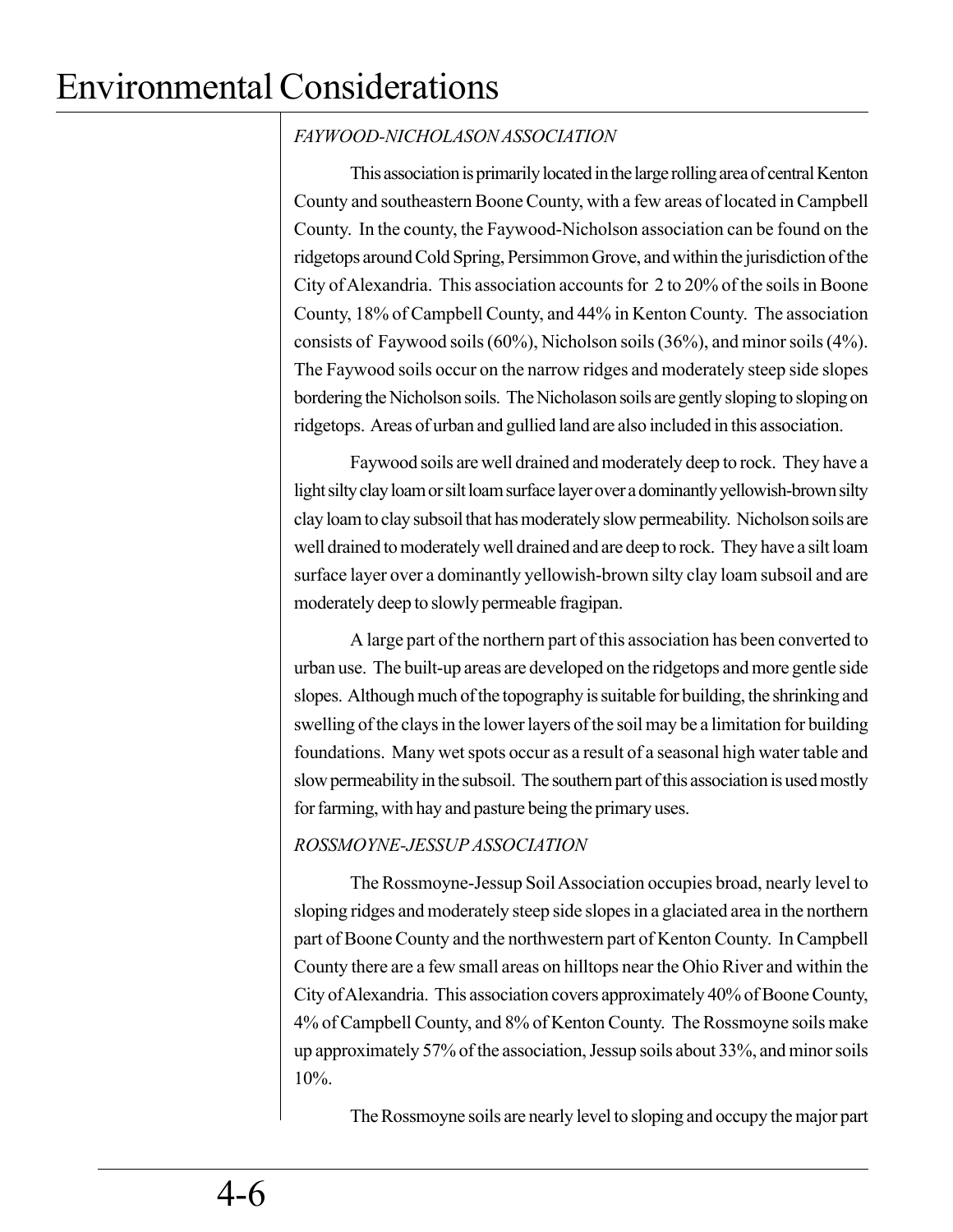of ridgetops. Jessup soils are moderately steep and located on side slopes. Small areas of urban land and gullied area are also included in this association.

Rossmoyne soils are moderately well drained and are deep to rock. They have a silt loam surface layer over a dominantly yellowish-brown silty clay loam subsoil that is mottled in the lower part. They are moderately deep to a slowly permeable fragipan about two (2) feet thick. Jessup soils are well drained and deep. They have a silt loam surface layer and a dominantly yellowish-brown subsoil. The subsoil is silty clay loam in the upper part and silty clay in the lower part. Both the Rossmoyne and Jessup soils are underlain by clayey glacial till.

Much of this association has been converted to urban use. Many of the unimproved areas are potential sites for housing development. Some of the gently sloping areas are used for industrial development; however, steep slopes can be a limitation. In addition, there can be problems with building foundations due to the shrinking and swelling of the clays in the lower soil layers. Many wet spots occur as a result of a seasonal water table and the slowly permeable subsoil. In Campbell County, the western and southern part of this association is used mostly for farming with hay and pasture being the primary uses. The main cash crop is tobacco.

### *LICKING-CAPTINA ASSOCIATION*

This association is located primarily on stream terraces and in bottoms along the Licking River. In addition, a large area of this association has also been found in the central part of Campbell County. This formation appears to be an old lakebed because the area is surrounded by hills that are higher in elevation. The Licking-Captina Soil Association covers approximately 11% of Campbell County . Licking soils make up approximately 46% of the association, Captina soils 18%, and minor soils account for 36%.

Licking soils are primarily gently sloping to moderately steep in the more dissected areas and are predominately gently sloping in the less dissected areas. The Licking soils are moderately well drained and deep. They have a surface layer that ranges in texture from silt loam to silty clay. The subsoil is silty clay loam in the upper part but clayey in the lower part; being yellowish brown throughout. Permeability is moderately slow. Captina soils are moderately well drained and deep to rock with a silt loam surface layer. The subsoil is yellowish brown in the

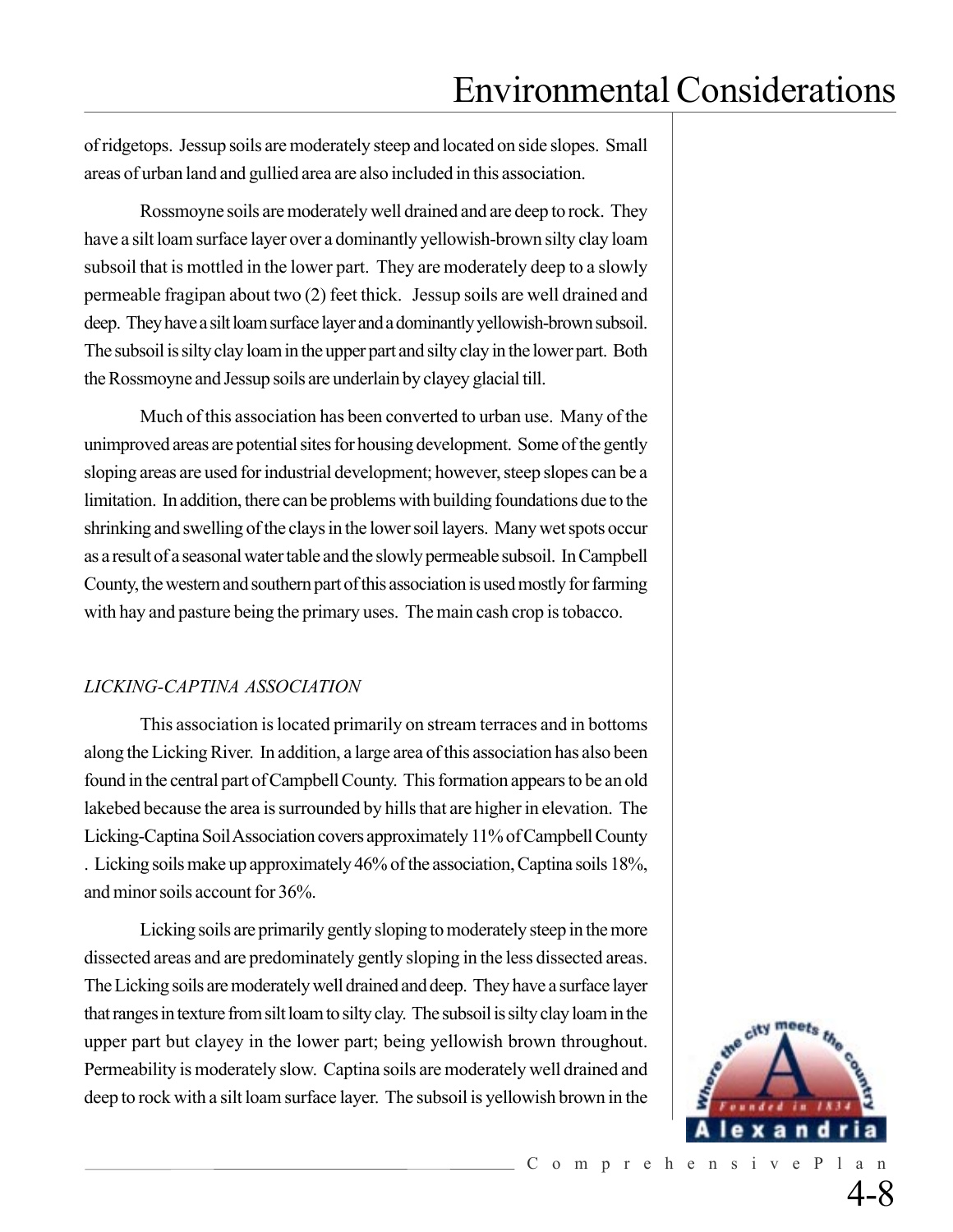upper part and mottled gray and brown in the lower part. Texture of the subsoil is silty clay loam. Captina soils are moderately deep to a slowly permeable fragipan.

The northern part of this association is used mostly for industry, residences and other non-fam purposes. Slow permeability and high shrink-swell potential are the main limitations for various land uses. Some of the minor soils in this association are subject to flooding. The southern part of this association is primarily used for farming with much of the land being cultivated for pasture and hay. Some areas are also used for the production of corn and tobacco.

## *WHEELING-HUNTINGTON-ALLUVIAL LAND, STEEP ASSOCIATION*

This association consists of soils located in stream terraces and bottoms along the Ohio River (and a few of its small tributaries) and covers approximately 6% of Campbell County. The soil association consists of Wheeling (18%) soils, Huntington soils (17%), and steep alluvial land (14%). A variety of minor soils comprise 50% of the association.

Some of this land has been used for urban and non-farm purposes. Where flooding is not a hazard, the soils of this association are well suited to these uses. Some areas in the association are used for gardens, commercial vegetables and corn. Other areas are used for fruit trees, ornamental trees or flowers. In general, these soils are well suited to both farming and horticulture uses.

# HYDRIC SOILS

Hydric soils are those soils which are saturated, flooded or ponded long enough during the growing season to develop anaerobic conditions in the upper layers. The presence of hydric soils is an indication that wetlands may exist in an area. Under currently accepted definitions, an area is considered a wetland if it has hydric soils, hydrophytic vegetation (plants that are adapted to growing in wet conditions), and wetlands hydrology. Wetlands hydrology means that the area is either permanently or periodically inundated or the soil is saturated to the surface at some time during the growing season. The only hydric soil in Campbell County is Robertsville silt loam. It is hydric due to saturation. Three (3) other soils that may have inclusions of hydric soils are Avonburg silt loam, Lawrence silt loam, and Newark silt loam.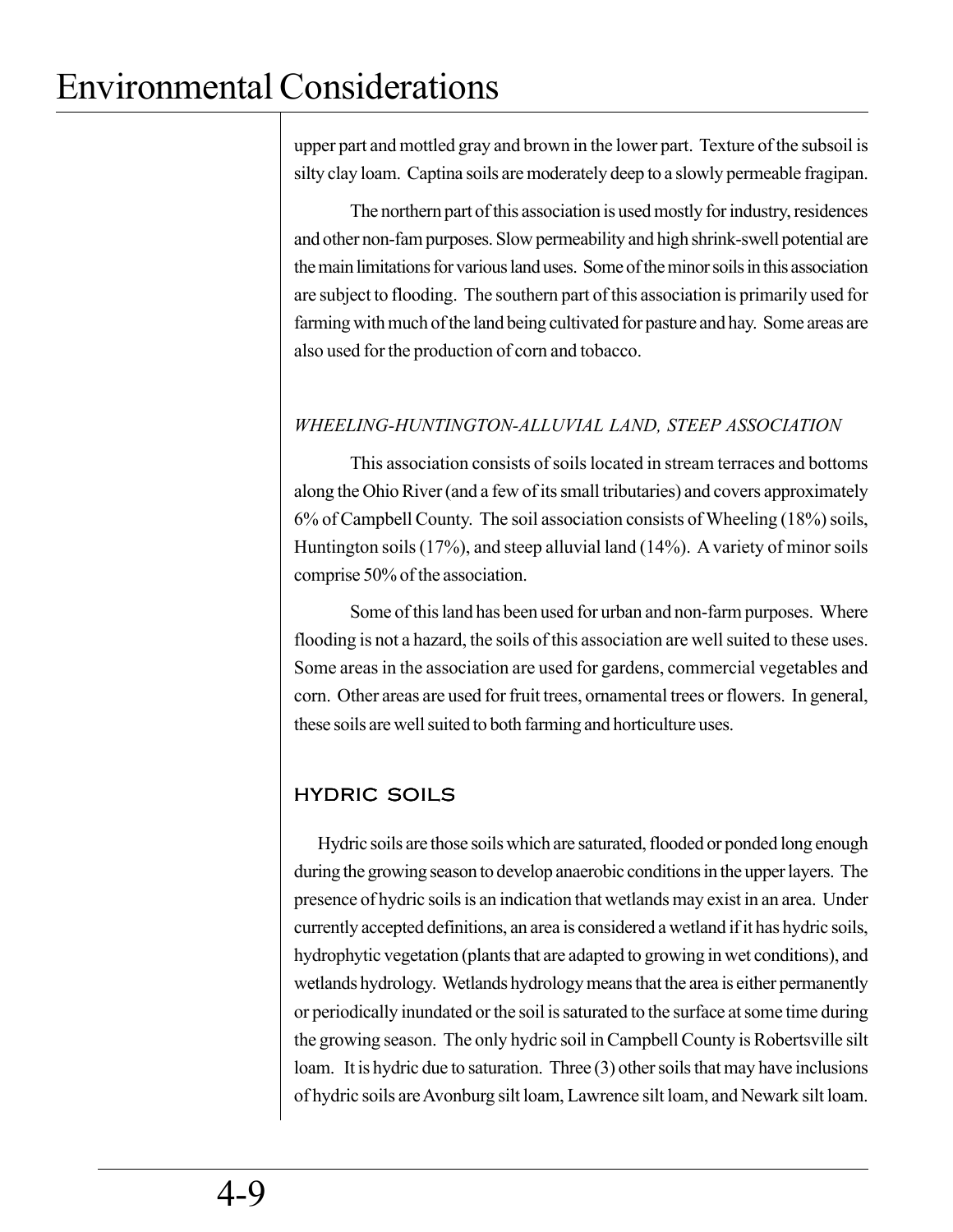This means that an area mapped as one of these soil types may include small area of hydric soils in poorly drained low spots. Robertsville soils are found only in very limited locations and only account for .2% of all soils in Campbell County. There are a few small areas of Robertsville soils along the Licking River. Due to the hilly nature of the area and limited existence of hydric soils, wetlands are not normally a limiting factor for development in Alexandria.

## PRIME FARMLAND SOILS

According to the U.S. Department of Agriculture, Soil Conservation Service, prime farmland is land that has the best combination of physical and chemical characteristics for producing food, feed, forage, fiber, and oilseed crops and is also available for these uses. Prime farmland can be cropland, pastureland, rangeland, forest land or other land but not urban built-up land or water.

Prime farmland has the soil quality, growing season, and moisture supply needed to economically produce sustained high yields of crops when treated and managed according to acceptable farming methods. In general, prime farmlands have an adequate and dependable water supply from precipitation or irrigation, a favorable temperature and growing season, acceptable acidity or alkalinity, acceptable salt and sodium content and few or no rocks. They are permeable to water and air. Prime farmlands are not excessively erodible or saturated with water for a long period of time. They either do not flood frequently or are protected from flooding.

The following soils found in Campbell County are considered to be potential prime farmlands.

- AsA- Ashton silt loam, 0 to 2% slopes
- AsB- Ashton silt loam, 2 to 6% slopes
- Av- Avonburg silt loam
- Bo- Boonesboro silt loam
- CaB- Captina silt loam, 2-6% slopes
- Cg- Chagrin gravelly silty clay loam
- ChB- Chavies fine sandy loam, 0-6% slopes
- Eg- Egam silty clay loam
- FaB- Faywood silt loam, 2-6% slopes
- Hu- Huntington silt loam
- JeB- Jessup silt loam, 2-6% slopes



4-10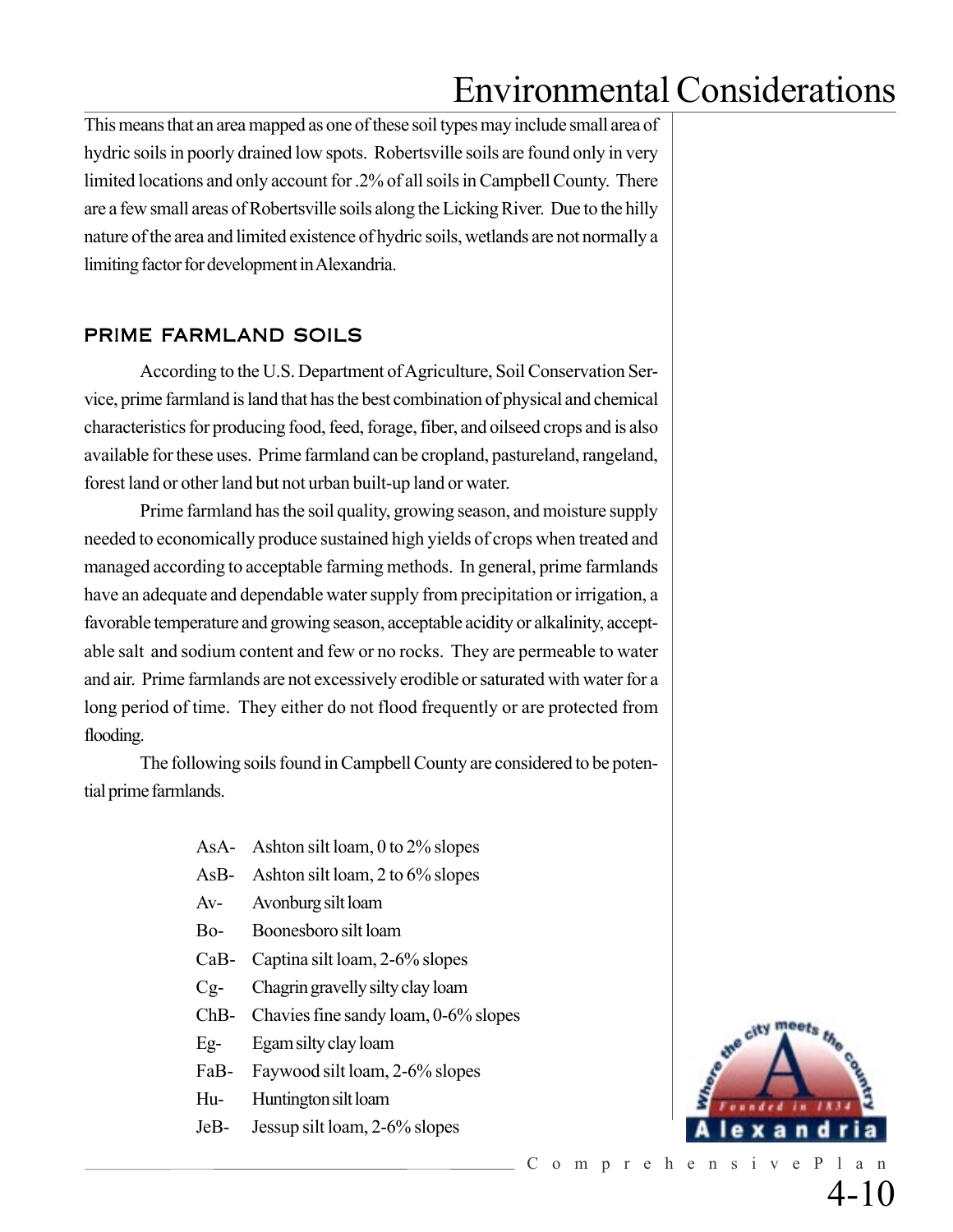| Lc-   | Lawrence silt loam                   |
|-------|--------------------------------------|
| LkA-  | Licking silt loam, 0-2% slopes       |
| LkB-  | Licking silt loam, 2-6% slopes       |
| $Ln-$ | Lindside silt loam                   |
| NeB-  | Negley silt loam, 2-6% slopes        |
| Nk-   | Newark silt loam                     |
| NIB-  | Nicholson silt loam, 0-6% slopes     |
| $No-$ | Nolin silt loam                      |
| Ro-   | Robertsville silt loam               |
| RsB-  | Rossmoyne silt loam, 0-6% slopes     |
|       | WhA- Wheeling silt loam, 0-2% slopes |
|       | WhB- Wheeling silt loam, 2-6% slopes |

In addition to prime farmland, the Soil Conservation Service has also identified farmlands of statewide importance. This is land, in addition to prime farmland, is of statewide importance for the production of food, feed, fiber, forage and oilseed crops. Generally, farmlands of statewide importance include those that are nearly prime farmland and that economically produce high yields of crops when treated and managed according to acceptable farming methods. Some may produce as high of a yield as prime farmlands when conditions are favorable. The following soils in Campbell County may indicate farmland of statewide importance:

- BrC- Brashear silty clay loam, 6-12% slopes
- ChC- Chavies fine sandy loam, 6-12% slopes
- FcC- Faywood silty clay loam, 6-12% slopes
- JeC- Jessup silt loam, 6-12% slopes
- LIC- Licking silty clay loam, 6-12% slopes
- NeC- Negley silt loam, 6-12% slopes
- NIC- Nicholason silt loam, 6-12% slopes
- RsC- Rossmoyne silt loam, 6-12% slopes
- WhC- Wheeling silt loam, 6-12% slopes
- WoC- Woolper silty clay loam, 6-12% slopes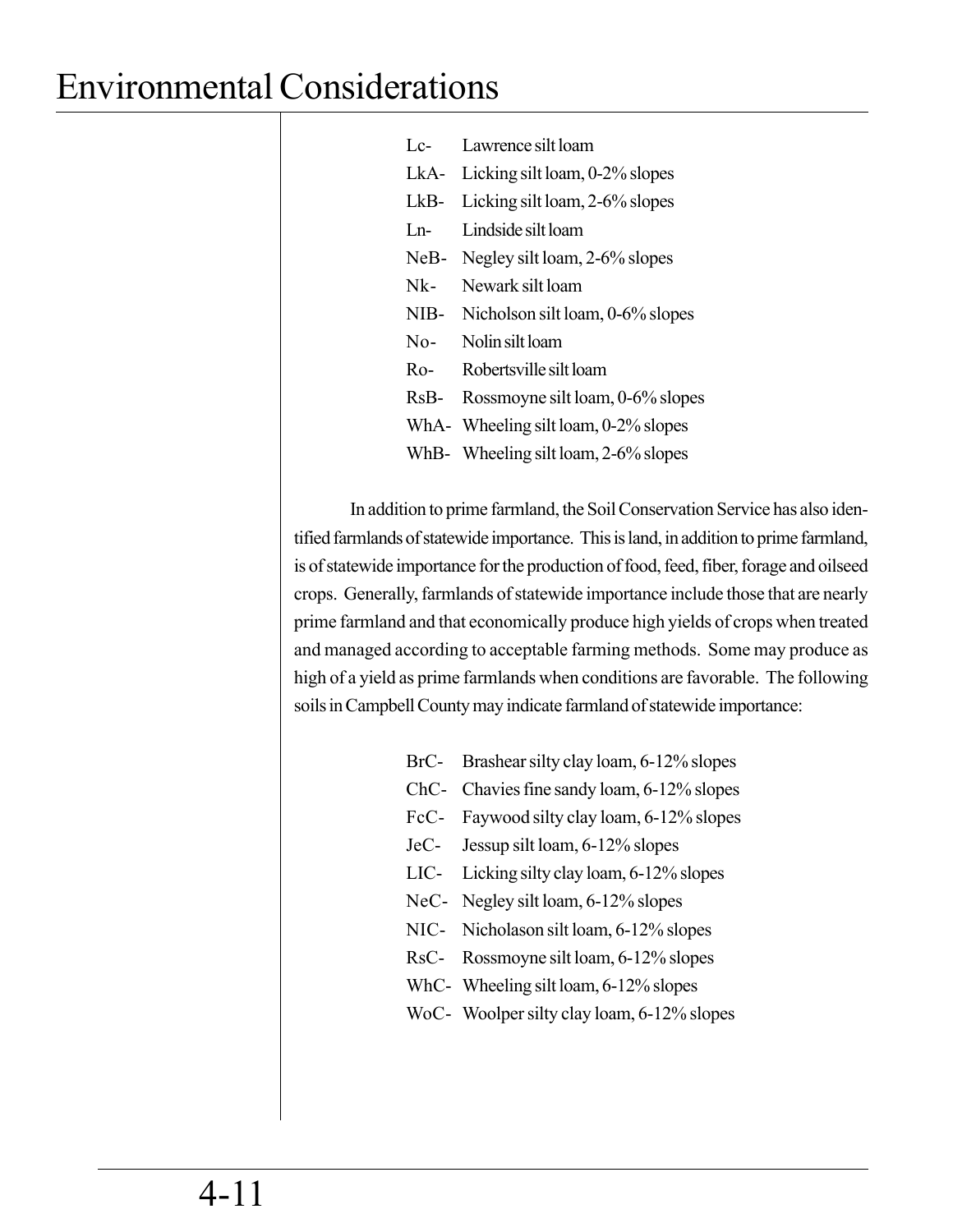## STEEP SLOPES

Land uses vary in their sensitivity to slope. Virtually flat land can be used for intensive activity, while slopes in excess of 20% present limitations so great that development is not feasible, both practically and financially. Residential development can take place on small scattered sites utilizing land that industrial development, with its more expansive land requirements must bypass. In addition, the location and concentration of slopes in the forms of hills, ridges, valleys and plains can force development into large clusters or break it up into dispersed patterns. Visual indications of unstable slopes include previous slides or slumps; cracking of the top of the slope; tilting of fences, retaining walls, utility poles or trees; new cracks in foundations and sidewalks; and slowly developing and widening cracks in the ground or paved areas. The variation in topography in Campbell County has structured the form of its cities and guided the location of major transportation arterials. The suitability of different degrees of slope for development is shown in Table 4-1.

It is important to note that development on steep slopes can accelerate erosion, increase runoff, and decrease the volume of water absorbed and filtered as groundwater. Damage to buildings and other man-made structures can occur on unstable slopes. Commercial and industrial development should be restricted on slopes steeper than 12%. Developers of residential property on such slopes should be required to prove that the construction techniques employed can overcome a site's limitations. In certain instances, the city may consider requiring a submittal of a geotechnical report prior to approving a site plan or subdivision plat.

To date, most development in Campbell County has occurred on land with minimal slopes. Within the City of Alexandria, areas that include steeper slopes have been included within residential subdivisions. These steep sloped area are typically used as the undeveloped rear portions of house lots or as common open space. Steep slopes within the planning area are shown on Figure 4-2

### **TABLE 4-1 SLOPE SUITABILITY FOR URBAN DEVELOPMENT**

| Limitations | <b>Suitability</b> | Residential | Commercial | <b>Industrial Park</b> |
|-------------|--------------------|-------------|------------|------------------------|
| Slight      | Optimum            | $0 - 6\%$   | $0 - 6\%$  | $0 - 2\%$              |
| Moderate    | Satisfactory       | $6 - 12%$   | $6 - 12%$  | $2 - 6\%$              |
| Severe      | Marginal           | $12 - 18%$  | $12 - 18%$ | $6 - 12%$              |
| Very Severe | Unsatisfactory     | 18%+        | $18% +$    | $12% +$                |

**Source: Kiefer, Ralph W. "Terrain Analysis for Metropolitan Area Planning" Journal of the Urban Planning Division, Proceedings of the American Society of Civil Engineers, Dec. 1967**



4-12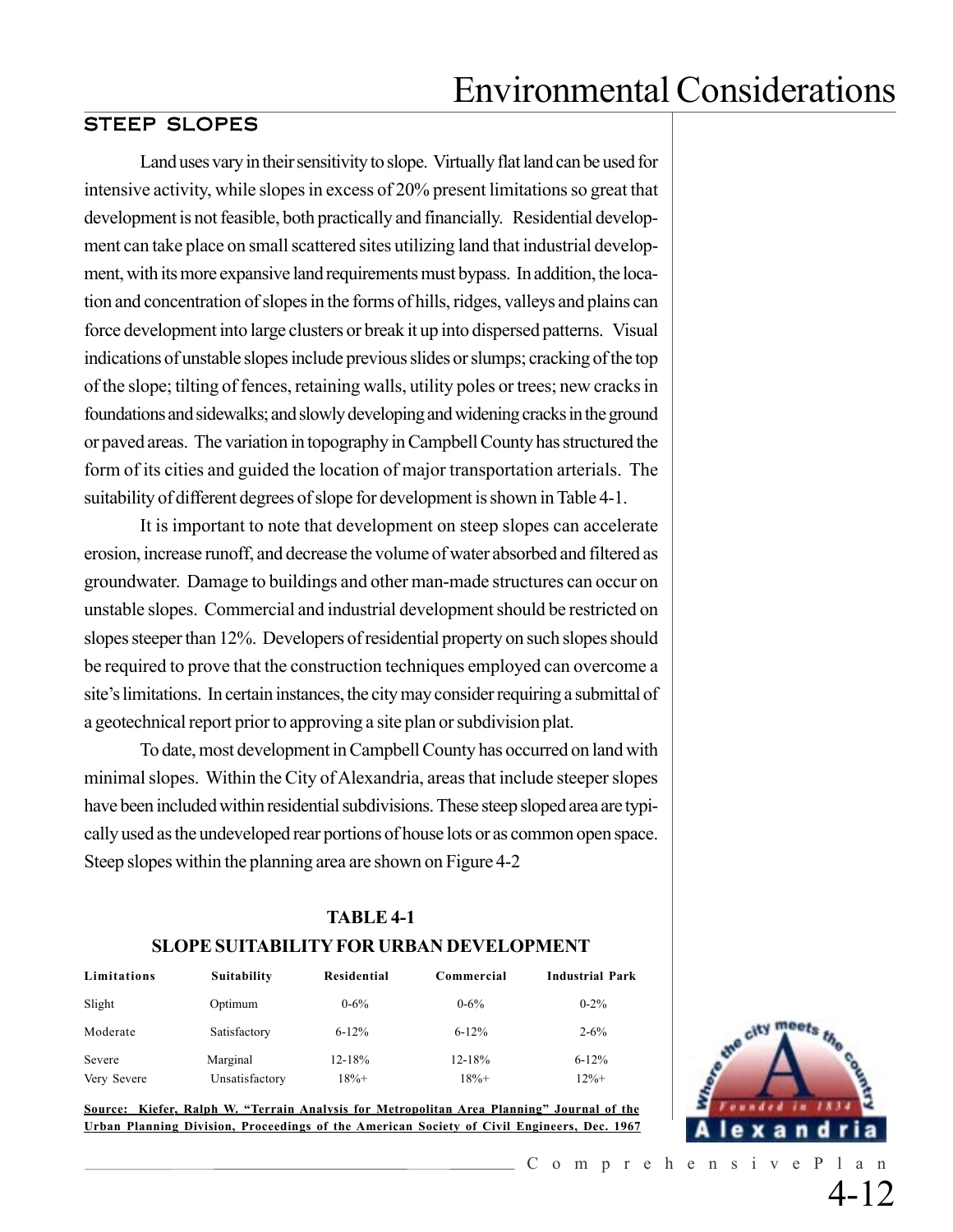# FLOODPLAINS

Floodplains are low lying areas that are susceptible to flooding. Development must be restricted or prohibited in floodplains to prevent property damage. According to current floodplain maps, the City of Alexandria does not contain any land that has been officially designated by the Federal Emergency Management Agency (FEMA) as a flood hazard. However, it is important to note that drafts of revised FIRMs (Flood Insurance Rate Maps) for Campbell County, were released for review on February 28, 2003. Although not formally approved, these maps show small areas in the city and planning area that are considered to be flood hazard and floodway areas. Floodways in or adjacent to the Alexandria Planning Area, as shown on Community Panel Number 210391 Panel 0081, include the Licking River, and areas along Tug Creek (northern planning area boundary), and Pond Creek (southern portion of the planning area). These floodways are defined as channels of a stream, plus any adjacent floodplain areas that must be kept free of encroachment so that the 1% annual chance flood (100 year flood or base flood) can be carried without substantial increases in flood heights. There are other flood areas located in the planning boundary that are identified ("Zone X") as having a 0.2% annual chance of flood or 1% annual chance of flood with average depths of less than one (1) foot or with drainage areas less than one (1) square mile. These areas can be found along Tug Creek, Riffle Creek, Four Mile Creek, Fuller Creek, Willow Branch, Lick Branch, Brush Creek, and Twelve Mile Creek. In some locations along these creeks, no base flood elevations have been determined.

When revising the city's zoning ordinance and subdivision regulations these areas should be classified as non-development or conservation areas with additional setbacks or buffers required. It is recommended that the regulations of the Sanitation District No. 1 be consulted when revising these regulations. In addition, it is important to mention that no buildings or homes should be constructed within a 100 year floodplain or floodway. Doing so may not only cause property damage and bodily harm, but can increase flood heights or obstruct the flow of water thus aggravating flooding conditions in these areas.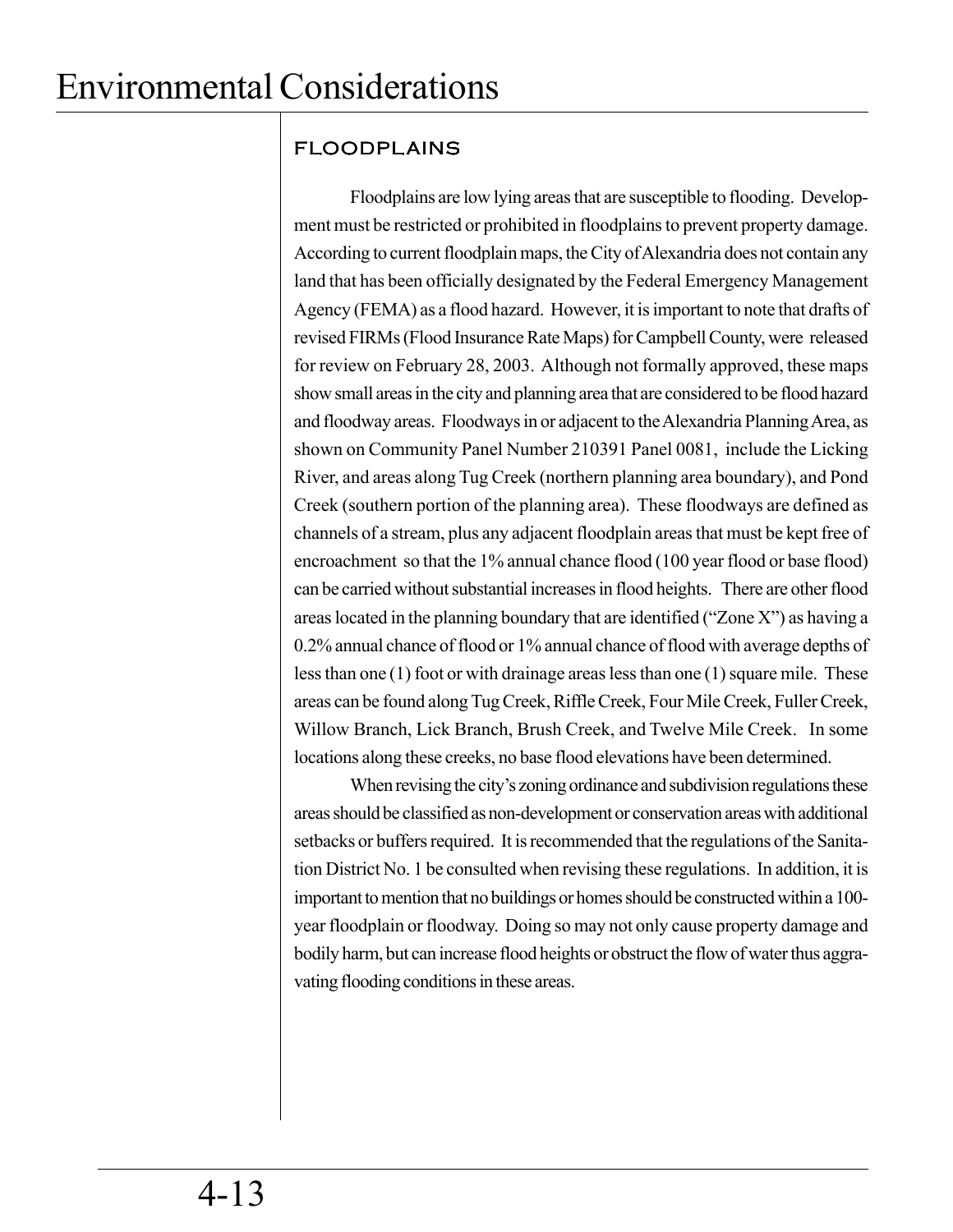### ENDANGERED SPECIES

The primary concern for the impacts of development on plant and animal life are the effects on rare and endangered species. There are fourteen (14) animal species of potential concern in Campbell County according to the Kentucky Department of Fish & Wildlife Resources. A listing and a brief description of each species follows:

### **TABLE 4-3**

#### **SPECIES OF CONCERN**

| <b>COMMON NAME</b>           | <b>SPECIES</b>                   | <b>STATUS</b>                          |
|------------------------------|----------------------------------|----------------------------------------|
| Alabama Shad                 | Alosa alabamae                   | State endangered                       |
| <b>Trout Perch</b>           | Percopsis<br><b>Omiscomaycus</b> | State special concern                  |
| Dark-eyed Junco              | Junco Hyemalis                   | State special concern                  |
| Elktoe                       | Alasmidonta<br>Marginata         | State threatened                       |
| Fanshell                     | Cyprogenia Stegaria              | Federal endangered<br>State endangered |
| Forkshell                    | Epioblasma Lewisii               | State extripated                       |
| Lake Sturgeon                | <b>Acipenser Fulvescens</b>      | State endangered                       |
| Pocketbook                   | Lampsilis Ovata                  | State endangered                       |
| <b>Red-Breasted Nuthatch</b> | Sitta Canadensis                 | State endangered                       |
| <b>Ring Pink</b>             | Obovaria Retusa                  | Federal endangered<br>State endangered |
| Rough Pigtoe                 | Pleurobema Plenum                | Federal endangered<br>State endangered |
| Salamander Mussel            | Simpsonaias Ambigua              | State threatened                       |